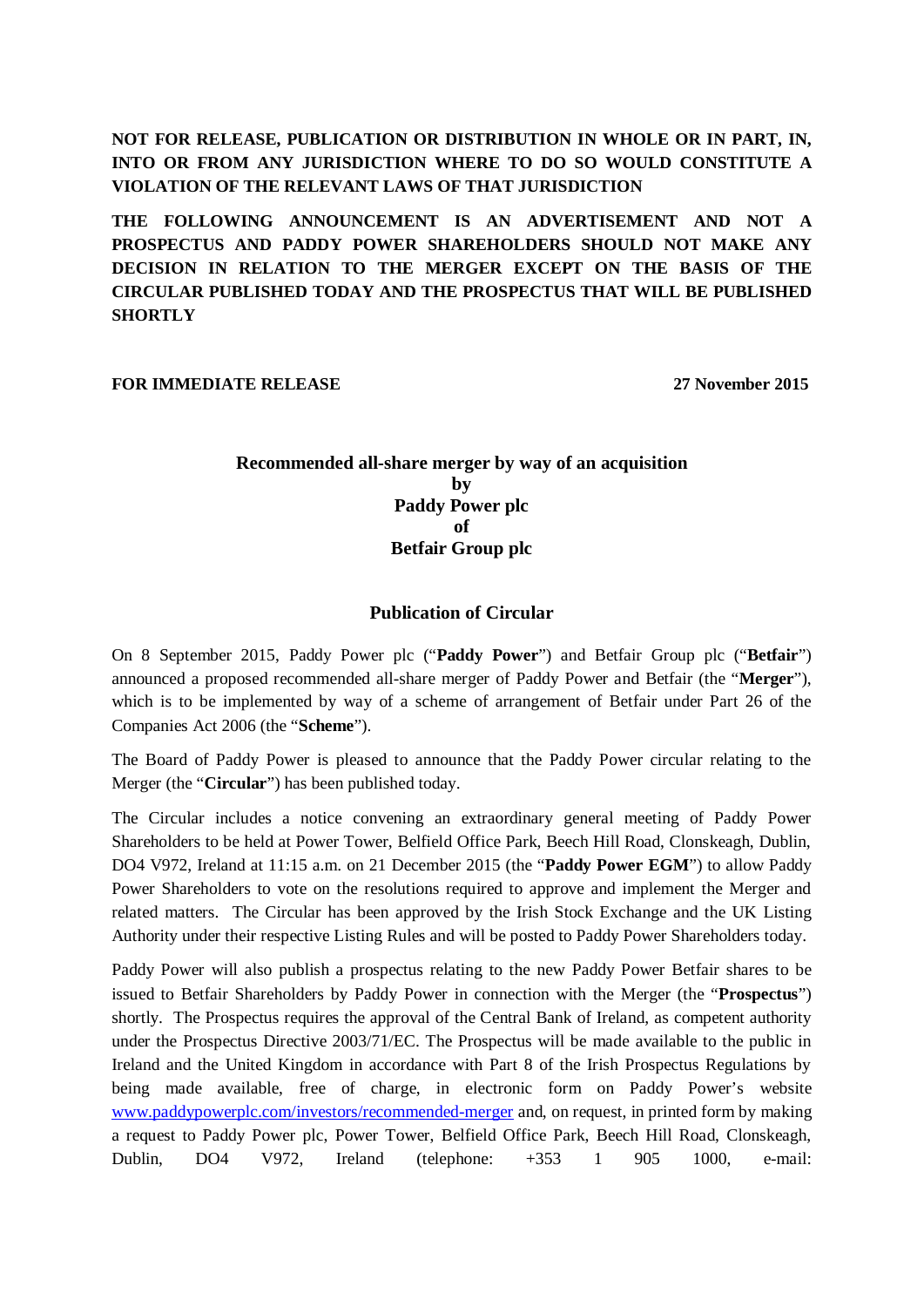investorrelations@paddypowerplc.com). A copy of the Prospectus will be posted to Paddy Power Shareholders and Betfair Shareholders separately.

Betfair has also published its scheme document relating to the Scheme (the "**Scheme Document**"). The Scheme Document contains, amongst other things, notices convening the Court Meeting and the Betfair General Meeting, a letter from the chairman of Betfair, the full terms and conditions of the Scheme, a statutory explanatory statement, an expected timetable of principal events, and details of the actions to be taken by Betfair Shareholders. The Court Meeting and the Betfair General Meeting are expected to take place on the same day as the Paddy Power EGM.

Copies of the Circular, the Prospectus and the Scheme Document will be available free of charge, in electronic form on Paddy Power's website www.paddypowerplc.com/investors/recommended-merger.

Copies of the Circular and the Prospectus will be submitted to the U.K. National Storage Mechanism and to the Irish Stock Exchange, where they will be available for inspection at:

http://www.morningstar.co.uk/uk/NSM

and at:

Companies Announcement Office The Irish Stock Exchange 28 Anglesea Street Dublin 2  $Tel· + 353 1 677 8808$ 

Unless otherwise defined, all capitalised terms in this Announcement have the same meaning as those contained in the Circular. All references in this Announcement to times are to times in Dublin (unless otherwise stated).

The indicative timetable of principal events is set out below:

| Event                                                                                                          | Time and date                  |  |
|----------------------------------------------------------------------------------------------------------------|--------------------------------|--|
| Date of issue of the Circular and the Scheme Document                                                          | 27 November 2015               |  |
| Latest time and date for receipt of Forms of Proxy/CREST<br>Proxy Instructions for the Court Meeting           | 11.00 a.m. on 17 December 2015 |  |
| Latest time and date for receipt of Forms of Proxy/CREST<br>Proxy Instructions for the Betfair General Meeting | 11.15 a.m. on 17 December 2015 |  |
| Scheme Voting Record Time                                                                                      | 6.00 p.m. on 17 December 2015  |  |
| Latest time and date for receipt of Forms of Proxy/CREST<br>Proxy Instructions for the Paddy Power EGM         | 11.15 a.m. on 19 December 2015 |  |
| <b>Court Meeting</b>                                                                                           | 11.00 a.m. on 21 December 2015 |  |
| Paddy Power EGM                                                                                                | 11.15 a.m. on 21 December 2015 |  |
| <b>Betfair General Meeting</b>                                                                                 | 11.15 a.m. on 21 December 2015 |  |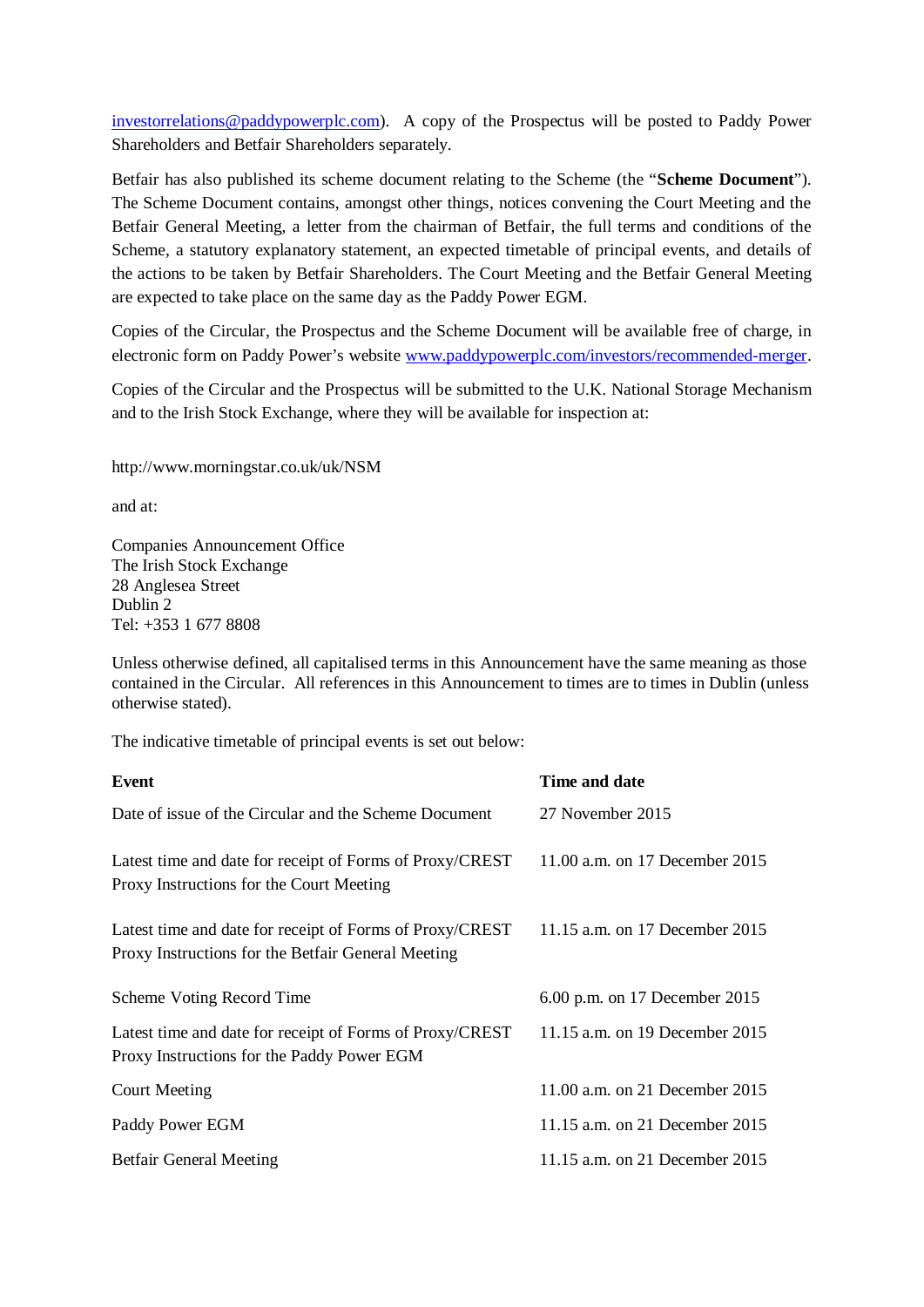| Court Hearing to sanction the Scheme                                                                                      | A date expected to be in the first<br>quarter of 2016, subject to regulatory<br>clearances ("D") |                                             |
|---------------------------------------------------------------------------------------------------------------------------|--------------------------------------------------------------------------------------------------|---------------------------------------------|
| Last day of dealings in Betfair Shares                                                                                    | D                                                                                                |                                             |
| De-listing of Betfair Shares from the London Stock<br>Exchange                                                            | $5.00$ p.m. on D                                                                                 |                                             |
| <b>Effective Date</b>                                                                                                     | $D + 12016$                                                                                      |                                             |
| Expected Admission and commencement of dealings in<br>New Paddy Power Betfair Shares, Completion                          | $D+1$ 2016                                                                                       |                                             |
| <b>CREST</b> accounts of holders of Betfair Shares in uncertified<br>form credited with New Paddy Power Betfair Shares    | $D+1$ 2016                                                                                       |                                             |
| <b>Enquiries:</b>                                                                                                         |                                                                                                  |                                             |
| <b>Paddy Power plc</b><br>Cormac McCarthy<br>Catherine Colloms, Corporate Affairs                                         |                                                                                                  | $+353(0)19051013$<br>$+44$ (0) 207 874 9103 |
| <b>Morgan Stanley (Financial adviser to Paddy Power)</b><br>Colm Donlon<br>Laurence Hopkins<br>David Kitterick            |                                                                                                  | $+44$ (0) 207 425 8000                      |
| <b>IBI Corporate Finance (Financial adviser to Paddy Power)</b><br>Tom Godfrey<br>Ger Heffernan<br>Laurence O'Shaughnessy |                                                                                                  | $+353(0)$ 7 6623 4800                       |
| <b>Goodbody (Corporate broker to Paddy Power)</b><br>Linda Hickey                                                         |                                                                                                  | $+353(0)16670400$                           |
| <b>Finsbury (Public relations adviser to Paddy Power)</b><br>Conor McClafferty                                            |                                                                                                  | $+44$ (0) 207 251 3801                      |
| Drury Porter Novelli (Public relations adviser to Paddy Power)<br><b>Billy Murphy</b><br>Karen Ferris                     |                                                                                                  | $+353(1)$ 2605000                           |
|                                                                                                                           |                                                                                                  |                                             |

# **Important notices**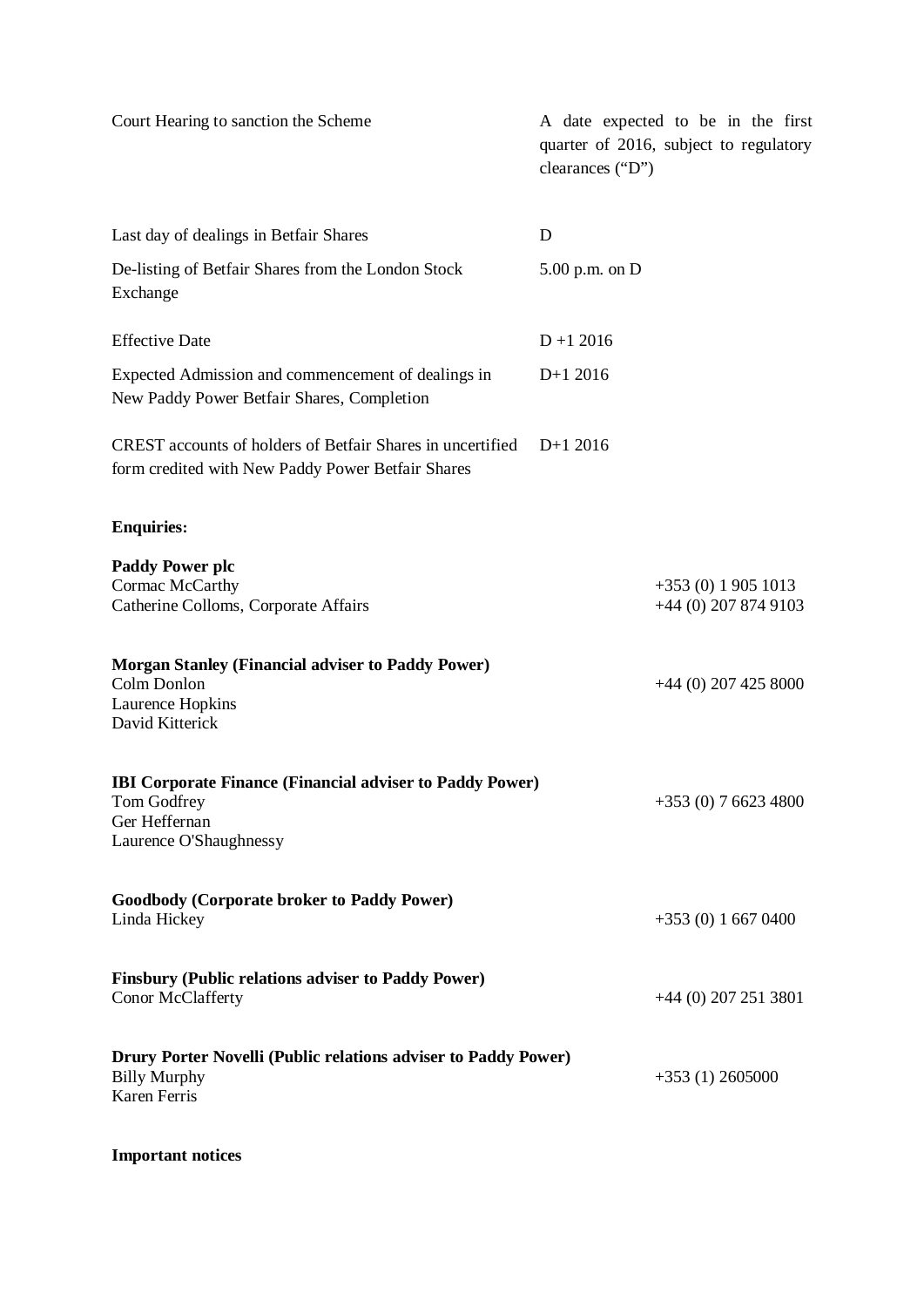*Morgan Stanley which is authorised by the Prudential Regulation Authority and regulated by the Financial Conduct Authority and the Prudential Regulation Authority in the United Kingdom is acting as financial adviser to Paddy Power and no one else in connection with the Merger. In connection with such matters, Morgan Stanley, its affiliates and their respective directors, officers, employees and agents will not regard any other person as their client, nor will they be responsible to any other person for providing the protections afforded to their clients or for providing advice in relation to the Merger, the contents of this Announcement or any other matter referred to herein.*

*IBI Corporate Finance, which is regulated in Ireland by the Central Bank of Ireland, is acting exclusively for Paddy Power and for no one else in connection with the Merger and will not be responsible to anyone other than Paddy Power for providing the protections afforded to customers of IBI Corporate Finance or for providing advice in relation to the Merger, the contents of this Announcement or any transaction or arrangement referred to herein.*

*Goodbody Stockbrokers, trading as Goodbody, which is regulated in Ireland by the Central Bank of Ireland, is acting exclusively for Paddy Power and for no one else in connection with the Merger and will not be responsible to anyone other than Paddy Power for providing the protections afforded to customers of Goodbody or for providing advice in relation to the Merger, the contents of this Announcement or any transaction or arrangement referred to herein.*

## **Responsibility Statement**

*The directors of Paddy Power accept responsibility for the information contained in this Announcement relating to Paddy Power, the Paddy Power Group, the directors of Paddy Power and members of their immediate families, related trusts and persons connected with them. To the best of the knowledge and belief of the directors of Paddy Power (who have taken all reasonable care to ensure that such is the case) the information contained in this Announcement is in accordance with the facts and does not omit anything likely to affect the import of such information.*

#### **Forward-looking statements**

*This Announcement contains statements about Paddy Power, Betfair and the Combined Group that are or may be forward looking statements. All statements other than statements of historical facts included in this Announcement may be forward looking statements. Without limitation, any statements preceded or followed by or that include the words "targets", "should", "continue", "plans", "believes", "expects", "aims", "intends", "will", "may", "anticipates", "estimates", "projects" or words or terms of similar substance or the negative thereof, are forward looking statements. Forward looking statements include statements relating to the following: (i) future capital expenditures, expenses, revenues, earnings, synergies, economic performance, indebtedness, financial condition, dividend policy, losses and future prospects; (ii) business and management strategies and the expansion and growth of Paddy Power's, Betfair's or the Combined Group's operations and potential synergies resulting from the Merger; and (iii) the effects of government regulation on Paddy Power's, Betfair's or the Combined Group's business.*

*Such forward looking statements involve risks and uncertainties that could significantly affect expected results and are based on certain key assumptions. Many factors could cause actual results to differ materially from those projected or implied in any forward looking statements. Due to such uncertainties and risks, readers are cautioned not to place undue reliance on such forward looking statements, which speak only as of the date hereof. Paddy Power and Betfair disclaim any obligation to update any forward looking or other statements contained herein, except as required by applicable law or regulation.*

*If you are in any doubt about the contents of this Announcement or the action you should take, you are recommended to seek your own independent financial advice immediately from your stockbroker, bank manager, solicitor, accountant or independent financial adviser, duly authorised under the Financial Services and Market Act 2000 (as amended) if you are resident in the United*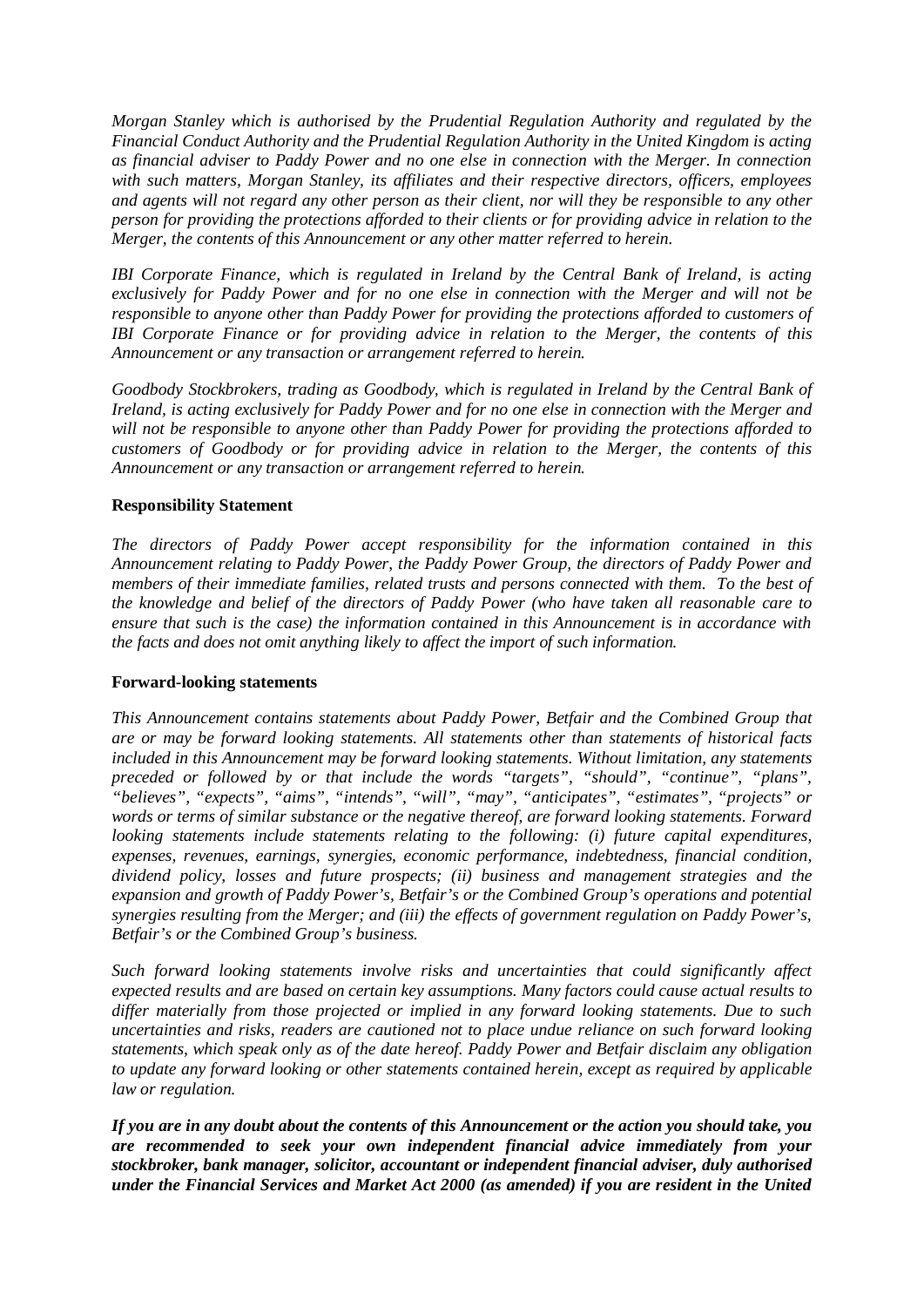*Kingdom, or authorised or exempted under the Investment Intermediaries Act 1995 of Ireland or the European Communities (Markets in Financial Instruments) Regulations (Numbers 1 to 3) 2007 if you are resident in Ireland, or from another appropriately authorised independent financial adviser.*

#### **Quantified Financial Benefits Statement**

*Statements of estimated cost savings and synergies relate to future actions and circumstances which, by their nature, involve risks, uncertainties and contingencies. As a result, the cost savings and synergies referred to may not be achieved, may be achieved later or sooner than estimated, or those achieved could be materially different from those estimated. No statement in the Quantified Financial Benefits Statement, or this Announcement generally, should be construed as a profit forecast (other than the Paddy Power Profit Forecast) or interpreted to mean that the Combined Group's earnings in the first full year following the effective date of the Scheme, or in any subsequent period, would necessarily match or be greater than or be less than those of Paddy Power and/or Betfair for the relevant preceding financial period or any other period. For the purposes of Rule 28 of the Code, the Quantified Financial Benefits Statement contained in this Announcement is the responsibility of Paddy Power and the Paddy Power Directors.*

## **Opening Position and Dealing Disclosure Requirements under the Code**

*Under Rule 8.3(a) of the Code, any person who is interested in 1 per cent. or more of any class of relevant securities of an offeree company or of any securities exchange offeror (being any offeror other than an offeror in respect of which it has been announced that its offer is, or is likely to be, solely in cash) must make an Opening Position Disclosure following the commencement of the Offer Period and, if later, following the announcement in which any securities exchange offeror is first identified. An Opening Position Disclosure must contain details of the person's interests and short positions in, and rights to subscribe for, any relevant securities of each of (i) the offeree company and (ii) any securities exchange offeror(s). An Opening Position Disclosure by a person to whom Rule 8.3(a) applies must be made by no later than 3.30 pm (London time) on the 10th business day following the commencement of the Offer Period and, if appropriate, by no later than 3.30 pm (London time) on the 10th business day following the announcement in which any securities exchange offeror is first identified. Relevant persons who deal in the relevant securities of the offeree company or of a securities exchange offeror prior to the deadline for making an Opening Position Disclosure must instead make a Dealing Disclosure.*

*Under Rule 8.3(b) of the Code, any person who is, or becomes, interested in 1 per cent. or more of any class of relevant securities of the offeree company or of any securities exchange offeror must make a Dealing Disclosure if the person deals in any relevant securities of the offeree company or of any securities exchange offeror. A Dealing Disclosure must contain details of the dealing concerned and of the person's interests and short positions in, and rights to subscribe for, any relevant securities of each of (i) the offeree company and (ii) any securities exchange offeror(s), save to the extent that these details have previously been disclosed under Rule 8. A Dealing Disclosure by a person to whom Rule 8.3(b) applies must be made by no later than 3.30 pm (London time) on the business day following the date of the relevant dealing.*

*If two or more persons act together pursuant to an agreement or understanding, whether formal or informal, to acquire or control an interest in relevant securities of an offeree company or a securities exchange offeror, they will be deemed to be a single person for the purpose of Rule 8.3.*

*Opening Position Disclosures must also be made by the offeree company and by any offeror and Dealing Disclosures must also be made by the offeree company, by any offeror and by any persons acting in concert with any of them (see Rules 8.1, 8.2 and 8.4).*

*Details of the offeree and offeror companies in respect of whose relevant securities Opening Position Disclosures and Dealing Disclosures must be made can be found in the Disclosure Table on the*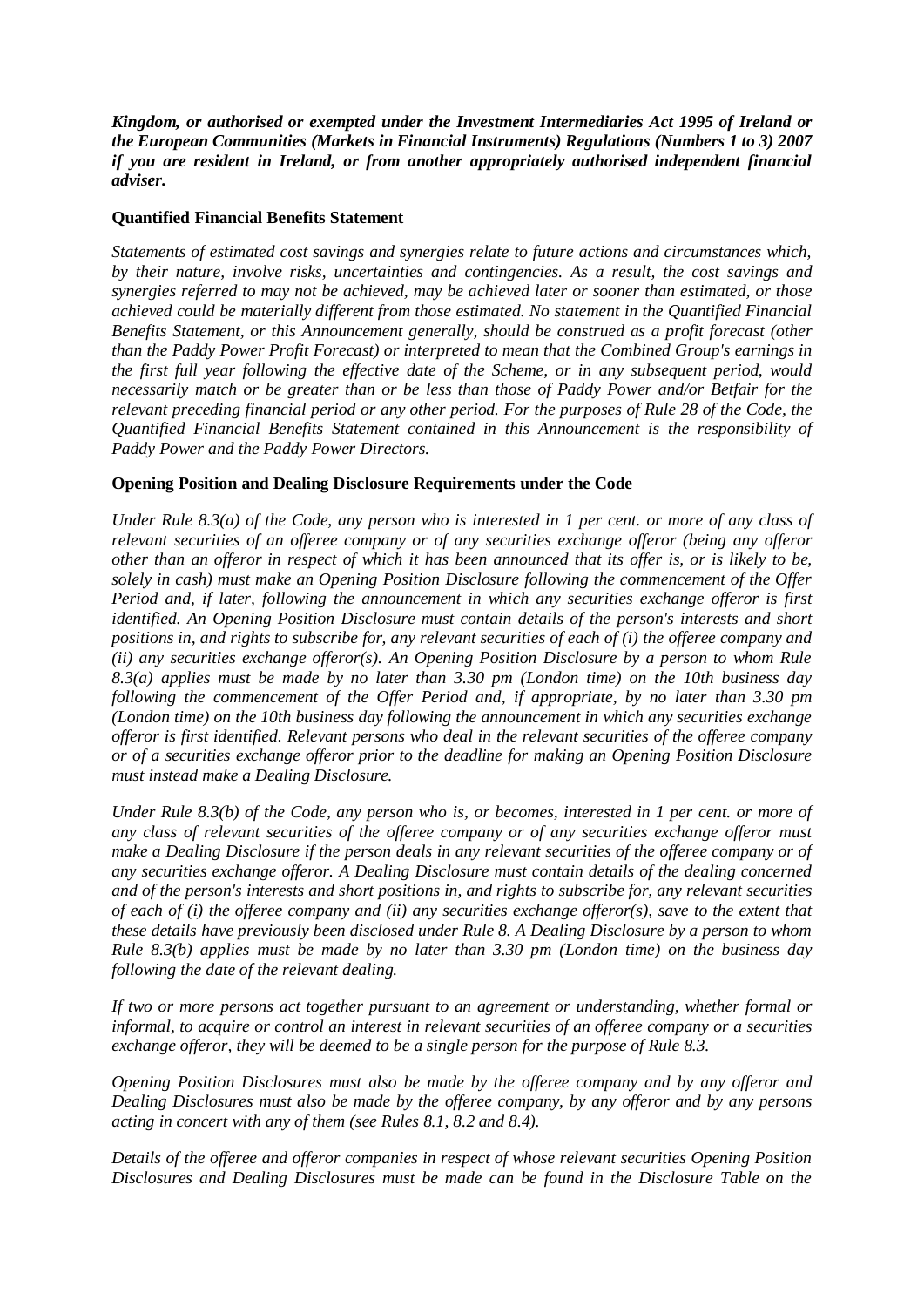*Takeover Panel's website at www.thetakeoverpanel.org.uk, including details of the number of relevant securities in issue, when the offer period commenced and when any offeror was first identified. You should contact the Panel's Market Surveillance Unit on +44 (0)20 7638 0129 if you are in any doubt as to whether you are required to make an Opening Position Disclosure or a Dealing Disclosure.*

## **Overseas jurisdictions**

*The release, publication or distribution of this Announcement in or into certain jurisdictions may be restricted by the laws of those jurisdictions. Accordingly, copies of this Announcement and all other announcements relating to the Merger are not being, and must not be, released, published, mailed or otherwise forwarded, distributed or sent in, into or from any restricted jurisdiction. Persons receiving such announcements (including, without limitation, nominees, trustees and custodians) should observe these restrictions. Failure to do so may constitute a violation of the securities laws of any such jurisdiction. To the fullest extent permitted by applicable law, the companies involved in the Merger disclaim any responsibility or liability for the violations of any such restrictions by any person.*

*The Merger relates to the acquisition of shares of a UK company and is proposed to be effected by means of a scheme of arrangement under the laws of England and Wales. A transaction effected by means of a scheme of arrangement is not subject to proxy solicitation or tender offer rules under the US Exchange Act. Accordingly, the Scheme is subject to the disclosure requirements, rules and practices applicable in the United Kingdom to schemes of arrangement, which differ from the requirements of US proxy solicitation or tender offer rules. However, if Paddy Power were to elect to implement the Merger by means of a Merger Offer, such Merger Offer will be made in compliance with all applicable laws and regulations, including Section 14(e) of the US Exchange Act and Regulation 14E thereunder. Such a Merger Offer would be made in the United States by Paddy Power and no one else. In addition to any such Merger Offer, Paddy Power, certain affiliated companies and the nominees or brokers (acting as agents) may make certain purchases of, or arrangements to purchase, shares in Betfair outside such Merger Offer during the period in which such Merger Offer would remain open for acceptance. If such purchases or arrangements to purchase were to be made they would be made outside the United States and would comply with applicable law, including the US Exchange Act. Any information about such purchases will be disclosed as required in the UK, will be reported to a Regulatory Information Service and will be available on the London Stock Exchange website: www.londonstockexchange.com.*

*The financial information included in this Announcement has been prepared in accordance with accounting standards applicable in the UK and Ireland and thus may not be comparable to financial information of US companies or companies whose financial statements are prepared in accordance with generally accepted accounting principles in the United States.*

*The New Paddy Power Betfair Shares have not been and will not be registered under the US Securities Act or under the securities laws of any state or other jurisdiction of the United States. Accordingly, the New Paddy Power Betfair Shares may not be offered, sold, resold, delivered, distributed or otherwise transferred, directly or indirectly, in or into or from the United States absent registration under the US Securities Act or an exemption therefrom. The New Paddy Power Betfair Shares are expected to be issued in reliance upon the exemption from the registration requirements of the US Securities Act provided by Section 3(a)(10) thereof. Betfair Shareholders (whether or not US persons) who are or will be affiliates (within the meaning of the US Securities Act) of Paddy Power or Betfair prior to, or of Paddy Power after, the Effective Date will be subject to certain US transfer restrictions relating to the New Paddy Power Betfair Shares received pursuant to the Scheme. For the purposes of qualifying for the exemption from the registration requirements of the US Securities Act afforded by Section 3(a)(10), Betfair will advise the Court that its sanctioning of the Scheme will be relied upon by Paddy Power as an approval of the Scheme following a hearing on its fairness to Betfair Shareholders.*